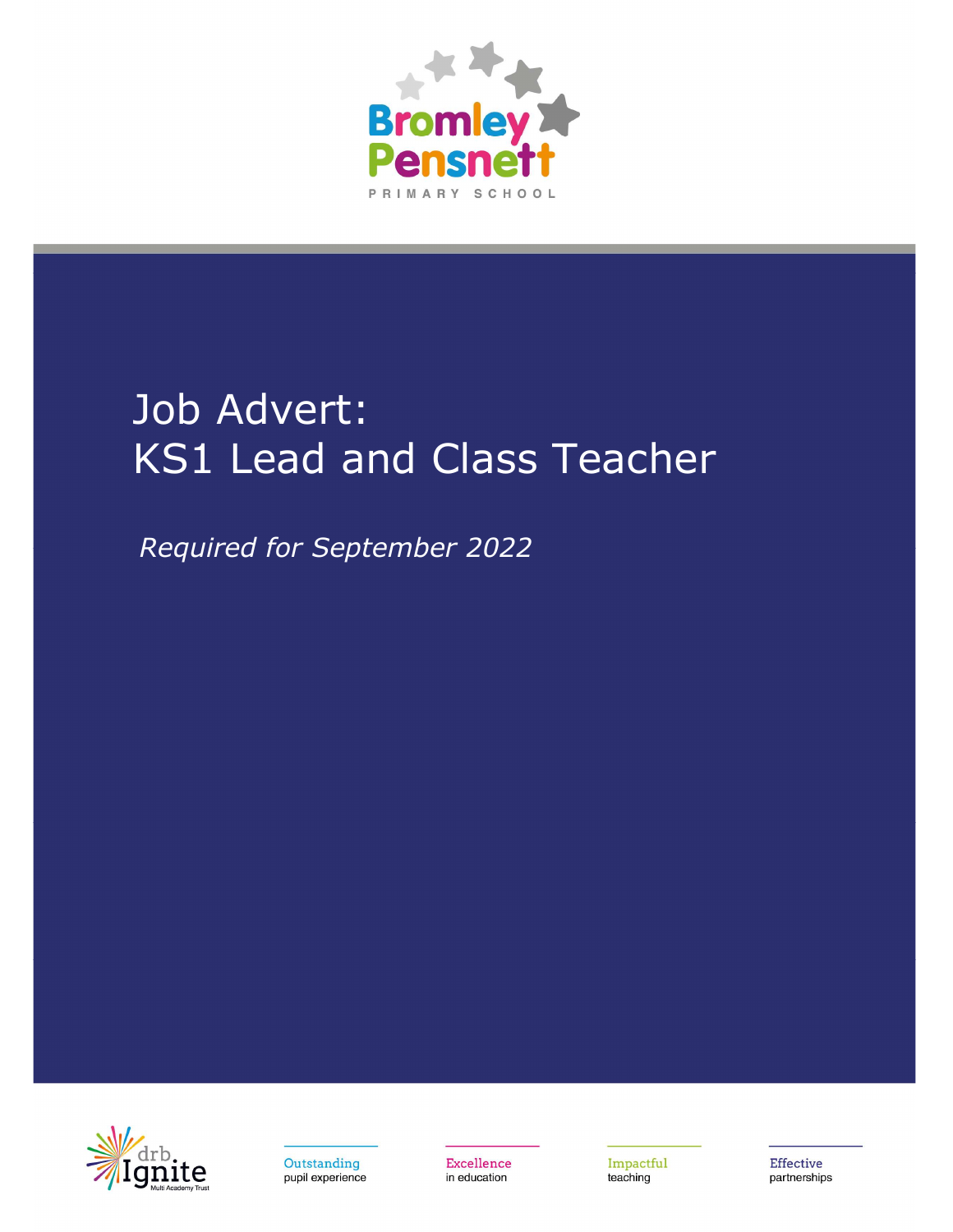# Job Advert Required for September 2022



Salary: Main Pay Scale/UPS + TLR 2a

Job Title: KS1 Leader and Class Teacher

Bromley Pensnett Primary School, Bromley, Pensnett, Brierley Hill, West Midlands DY5 4PJ Tel: 01384 210290

Head Teacher: Mr Justin Gray

Deputy Head: Mr Ian Parker

We are seeking a truly inspirational Leader to join The Bromley Pensnett Primary School. In addition to an impressive track record of quality first teaching and ongoing development in classroom practice, you will have strong leadership skills and the credibility to motivate and empower others.

You will be committed to the highest standards of achievement for all. You will be a resourceful, inclusive and enthusiastic practitioner and leader.

This is a challenging role that will require:

- resilience and expertise to support the Senior Leadership Team in its ambition to move the school to an outstanding Ofsted judgement
- an unrelenting focus on high standards and excellence for pupils across the full breadth of the curriculum
- a commitment to the ongoing development of high-quality teaching and learning practices
- a passion for promoting a child-centred vision
- effective time-management skills to meet the demands of the post

In addition to taking on full Year 2 Class Teacher responsibilities, you will be expected to work closely with the Senior Leadership Team to influence progress and standards across Key Stage 1 phase. You will be accountable for staff compliance with school policies and procedures across the phase.

In addition, you will fulfill an important role as a coach and mentor to other colleagues as part of the Bromley Mentoring Programme. You will also work alongside the Deputy Headteacher to coach and mentor a group of foundation subject coordinators as leader of a faculty team